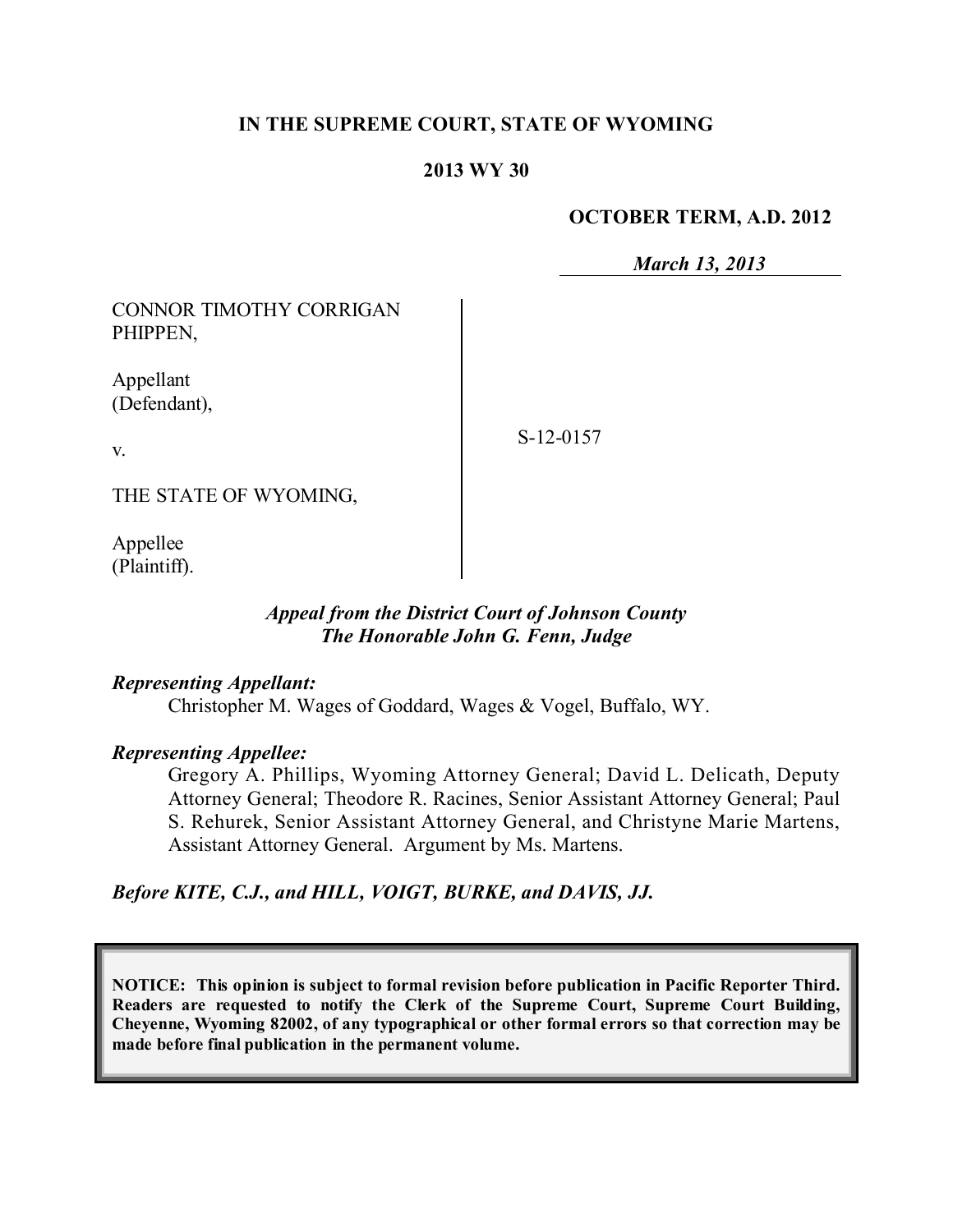### **HILL,** Justice.

[¶1] After conditionally pleading guilty to possession with intent to deliver marijuana, Connor Timothy Corrigan Phippen challenges the district court's denial of his motion to suppress evidence discovered during a search of his vehicle. He contends that the drug dog sniff was inconclusive and that the subsequent search of his vehicle was illegal. We affirm, based upon our conclusion that the totality of the circumstances was sufficient to find probable cause.

### **ISSUE**

[¶2] Phippen presents one issue:

Whether or not the warrantless search of Mr. Phippen's vehicle violated Article I, Section 4 of the Wyoming Constitution because it was unreasonable under the circumstances and was not supported by probable cause.

## **FACTS**

[¶3] In March of 2011, a staff member from the Hampton Inn in Buffalo, Wyoming, reported to the Buffalo Police Department the smell of marijuana emanating from a hotel room. Three officers responded to the report. One of them, Sergeant Dan Fraley, spoke with hotel staff that identified a man checking out at the front desk and a woman seated in the lobby as the alleged pot smokers. Sergeant Fraley approached the man, identified himself, and informed the man of the allegation. Connor Phippen and Dana Rose both admitted that the allegation was true, and Rose added that Phippen gave her the marijuana and that Phippen brought the drug into their hotel room where they both smoked the marijuana.

[¶4] Phippen and Rose told officers they had driven from Denver to Buffalo in a pickup truck, which was parked outside the Hampton Inn. When Sergeant Fraley asked for permission to search the truck, Phippen told him a dog could walk around the truck. Sergeant Fraley radioed his colleague, Lieutenant Andy Tkach, a canine officer who was already in the parking lot with his dog Buddy. Lieutenant Tkach had gone to the Hampton Inn after hearing on his radio that Sergeant Fraley was dispatched there for a complaint involving marijuana. He parked in the parking lot and after learning that the suspects' truck had Minnesota license plates, he identified the only pickup with Minnesota plates and had Buddy walk around the vehicle. Buddy alerted that marijuana was inside the vehicle. However, he did not give his final "sit" which tells his handler that he has pinpointed the source of the odor. His alert, however, told Lieutenant Tkach that the odor of illegal drugs was coming from the pickup.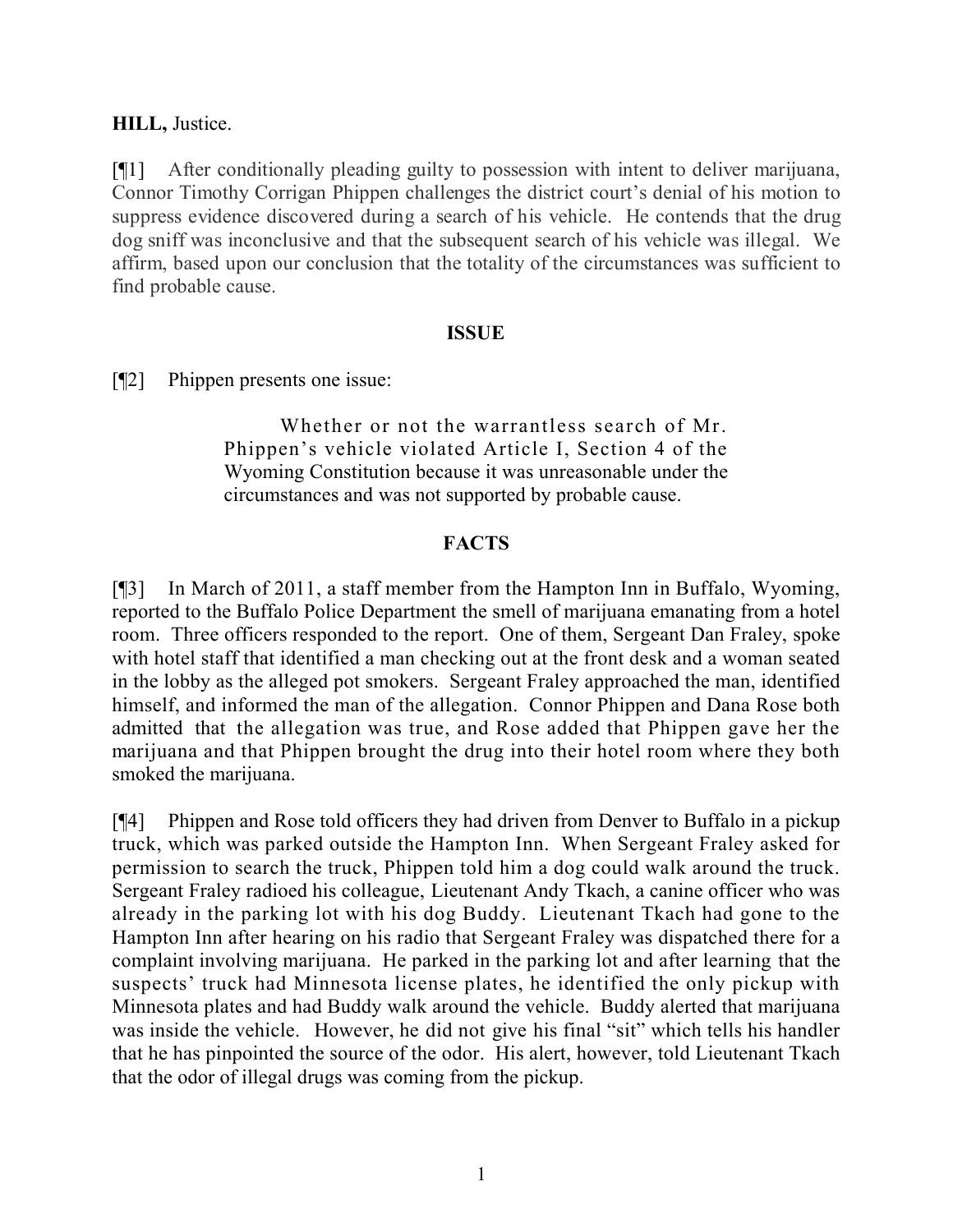[¶5] After Buddy had alerted, Lieutenant Tkach asked Phippen for permission to search the truck, and Phippen responded the same way he had to Sergeant Fraley – that the dog could walk around the vehicle. Although Phippen did not know Buddy had already alerted to the vehicle, Phippen also told Lieutenant Tkach that he could search the vehicle if the dog hit on it. At that point, the officers placed Phippen under arrest. On his person at the time of arrest, Phippen was carrying candy and juice both containing THC, as well as over \$4,000.00 in cash, most of which was comprised of \$100 dollar bills and \$50 dollar bills.

[¶6] After the arrest, Sergeant Fraley began an inventory of the vehicle, during which a grocery bag was found containing items Sergeant Fraley suspected to be illegal drugs. Upon that discovery, Sergeant Fraley stopped the inventory and instructed another officer to apply for a search warrant, which was acquired. Indeed, as suspected the grocery bag contained marijuana. Officers also found a duffle bag with approximately six pounds of marijuana.

[¶7] The Johnson County prosecutor charged Phippen with two felonies: possession with intent to deliver marijuana, in violation of Wyo. Stat. Ann. § 35-7-1031(a)(ii) and conspiracy to deliver marijuana, in violation of Wyo. Stat. Ann. §§ 35-7-1031(a)(ii) and 35-7-1042. The second charge was dismissed at the preliminary hearing, but arraignment proceeded on the first charge, to which Phippen pled not guilty.

[¶8] As to the first charge, Phippen filed a motion to suppress, alleging the search of his vehicle was unlawful under both the federal and state constitutions. A hearing was held on September 12, 2011. Although Phippen tried to additionally challenge the legality of his arrest, the State objected and the district court limited the hearing to the legality of the search of Phippen's truck. The district court sustained the search, reasoning that the automobile exception justified the search of Phippen's pickup. Applying a totality of the circumstances analysis, which included the report of marijuana usage, that Phippen and Rose both admitted to smoking marijuana, that the truck belonged to Phippen, and that the drug dog alerted, the court concluded that there was probable cause to search the truck and denied Phippen's motion. The court made no further ruling and did not consider incriminating items and contraband on Phippen's person when arrested, as they were outside the scope of the hearing.

[¶9] Phippen filed a second motion to suppress specifically challenging the legality of his arrest. However, a plea agreement was reached subsequent to the motion but before a hearing. In the agreement, Phippen agreed to enter a guilty plea conditioned upon his right to appeal the district court's *first* suppression ruling from September 12, 2011. In exchange, the State agreed to recommend a sentence of three to five years, suspended in favor of a split sentence of 45 days in jail followed by three years of probation. The plea agreement filed on October 7, 2011, did not specifically set forth a dispositive issue for appeal, and Phippen's second suppression motion remained unaddressed by the court.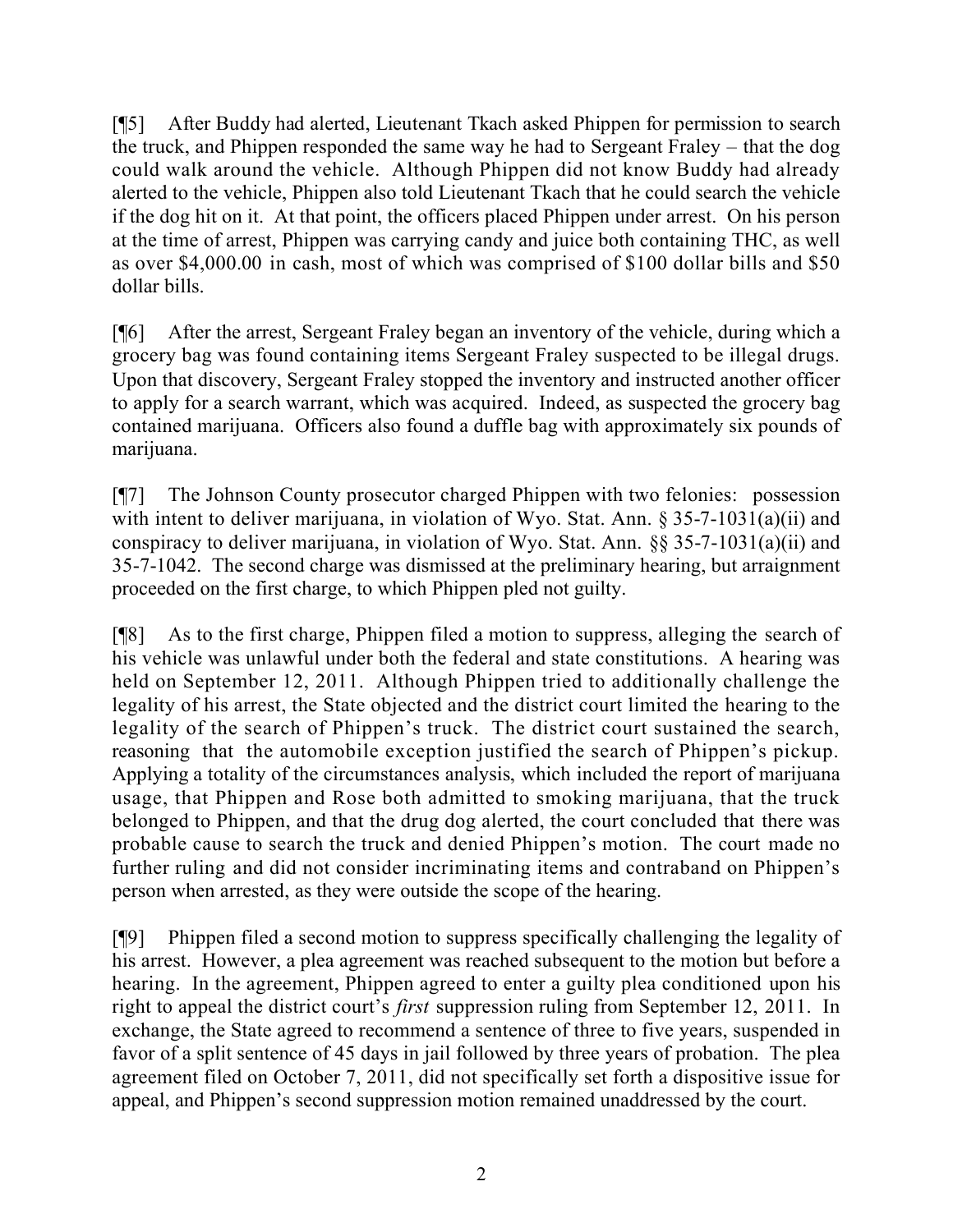[¶10] After a status conference prompted a setting for the second suppression motion, a hearing was held January 17, 2012. The parties relied on transcripts from the first hearing and no additional evidence was offered. The district court determined that Phippen's arrest was unlawful. After resolving the issue of the arrest, defense counsel then stated, "… as far as the conditional plea, I think that now we are in a position if the dog search fails, the whole thing is suppressed and its dispositive. If the dog search is upheld, then we lose." The court clarified that the totality of the circumstances, in addition to the dog's alert, needed to be considered. The court then accepted Phippen's conditional plea, accepted the plea agreement, and sentenced Phippen according to the plea agreement. The court's order stated that the specific issue preserved for appeal was "whether or not the search of [Phippin's] truck was lawful based on the totality of the circumstances prior to [Phippin's] arrest." This appeal followed.

### **STANDARD OF REVIEW**

[¶11] When reviewing a trial court's ruling on a motion to suppress,

[W]e do not interfere with the trial court's findings of fact unless the findings are clearly erroneous. We view the evidence in the light most favorable to the trial court's determination because the trial court has an opportunity at the evidentiary hearing to assess the credibility of the witnesses, weigh the evidence, and make the necessary inferences, deductions, and conclusions. The constitutionality of a particular search is a question of law that we review *de novo.*

*Wallace v. State,* 2009 WY 144, ¶ 8, 221 P.3d 967, 969 (Wyo. 2009).

## **DISCUSSION**

[¶12] Phippen states his issue on appeal as whether or not the warrantless search of his vehicle violated the Wyoming Constitution because it was unreasonable under the circumstances and was not supported by probable cause. However, we view this appeal somewhat differently, for two reasons. First, the specific issue preserved in the district court's order after Phippen's conditional plea following the suppression hearing is "whether or not the search of [Phippen's] truck was lawful based on the totality of circumstances prior to [Phippen's] arrest." "A conditional plea of guilty does not provide *carte blanche* permission for [Phippen] to present any and all arguments on appeal." *Miller v. State,* 2009 WY 125, ¶ 32, 217 P.3d 793, 803 (Wyo. 2009). Only the arguments clearly presented before the district court may be raised on appeal. *Id.* Second, as pointed out by the State and according to our review of the record, Phippen did not adequately raise the Wyoming Constitutional issue separately when presenting his motion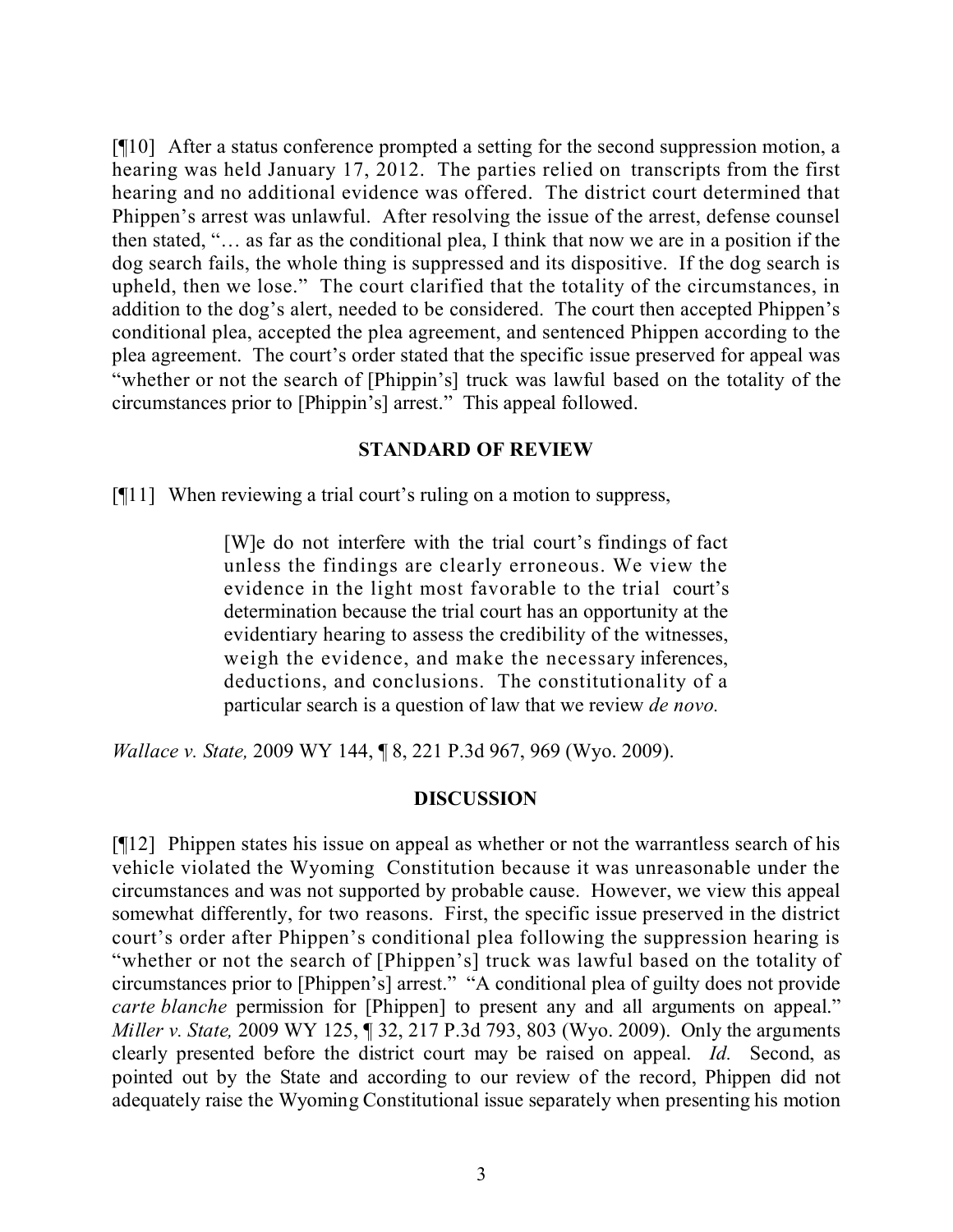to suppress to the district court. Furthermore, he failed to present cogent legal analysis to this Court regarding the same. An appellant does not preserve a Wyoming constitutional argument for appeal by merely citing to the Wyoming Constitution in his motion to suppress without independent supporting analysis of why or how that constitution provides different or more extensive protections. *Flood v. State,* 2007 WY 167, ¶ 12, 169 P.3d 538, 543 (Wyo. 2007). Although Phippen devotes a portion of his brief to the matter of "Article I, Section 4 provides greater protection than the Federal Constitution," he neglects to articulate exactly *how* the Wyoming Constitution provides greater protection.

[¶13] With the foregoing in mind, we proceed to analyze this case under the Fourth Amendment of the United States Constitution. Under the Fourth Amendment, warrantless searches and seizures are unreasonable absent a recognized exception to the warrant requirement. *Tucker v. State*, 2009 WY 107, ¶ 22, 214 P.3d 236, 243 (Wyo. 2009). Like most jurisdictions, Wyoming has recognized several exceptions to the warrant requirement, including the automobile exception. *McKenney v. State*, 2007 WY 129, ¶ 12, 165 P.3d 96, 99 (Wyo. 2007). That exception states that an automobile may be searched without a warrant when there is probable cause to believe it contains contraband or evidence of a crime. *Id.* Probable cause to search an automobile "is established if, under the totality of the circumstances, there is a fair probability that the car contains contraband or evidence of a crime." *Id.* at ¶ 8, 165 P.3d 98. Those circumstances supporting a finding of probable cause need not provide proof of guilt or even prima facie evidence of guilt. *Tucker v. State,* 2009 WY 107, ¶ 22, 214 P.3d 236, 243 (Wyo. 2009). The totality of circumstances that qualify for analysis in a particular case are those circumstances collectively known to law enforcement cooperating in the particular criminal investigation. *Rohda v. State*, 2006 WY 120, ¶ 19, 142 P.3d 1155, 1165-66 (Wyo. 2006).

[¶14] A very recent United States Supreme Court decision, *Florida v. Harris*, 568 U.S. \_\_\_\_, (2013), expounds upon the benefits of a totality of the circumstances approach within the context of probable cause, and states:

> The test for probable cause is not reducible to "precise definition or quantification." *Maryland v. Pringle*, 540 U. S. 366, 371 (2003). "Finely tuned standards such as proof beyond a reasonable doubt or by a preponderance of the evidence . . . have no place in the [probable-cause] decision." *Gates*, 462 U. S., at 235. All we have required is the kind of "fair probability" on which "reasonable and prudent [people,] not legal technicians, act." *Id*., at 238, 231 (internal quotation marks omitted).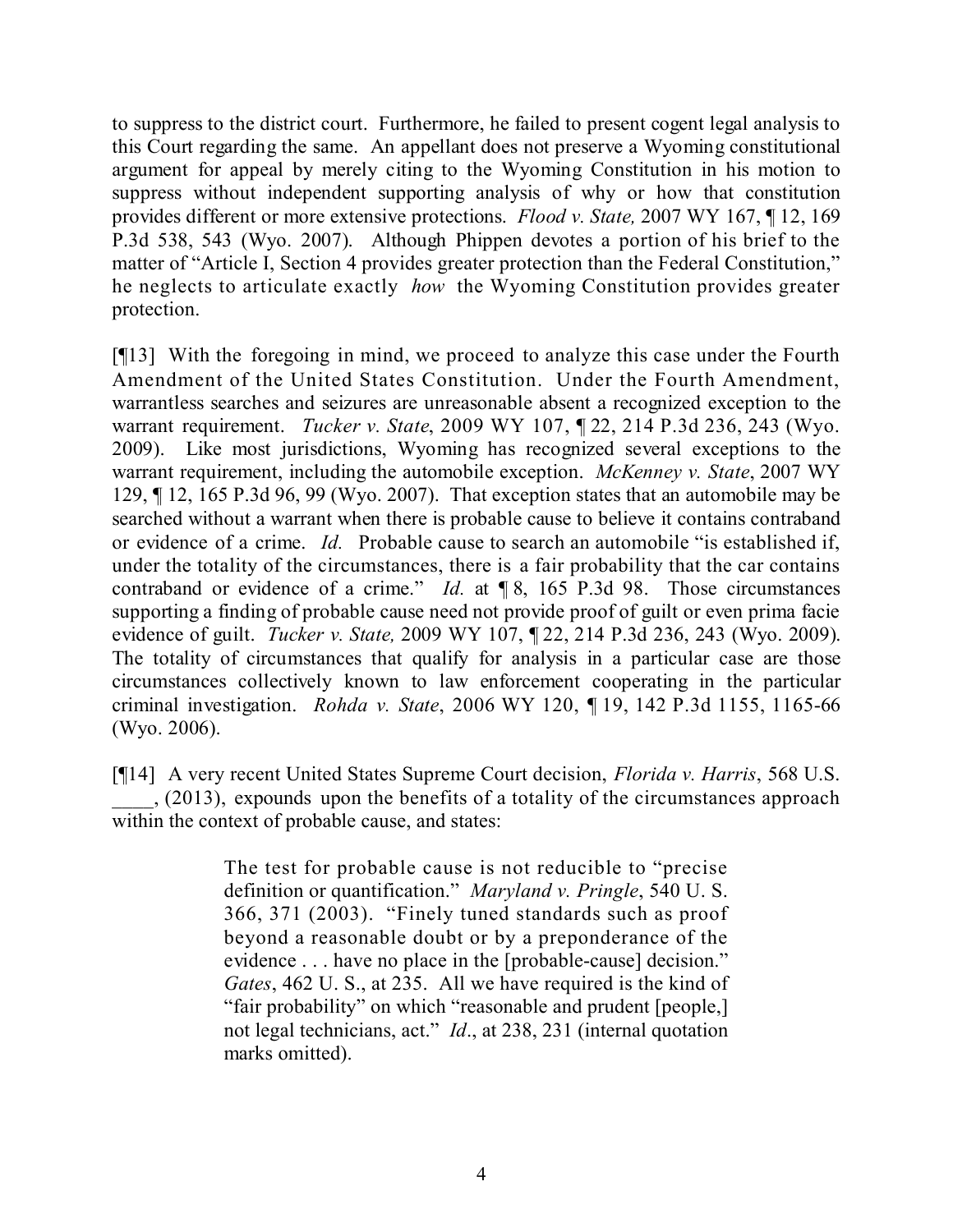In evaluating whether the State has met this practical and common-sensical standard, we have consistently looked to the totality of the circumstances. See, *e.g*., *Pringle*, 540 U. S., at 371; *Gates*, 462 U.S., at 232; *Brinegar v. United States*, 338 U.S. 160, 176 (1949). We have rejected rigid rules, bright-line tests, and mechanistic inquiries in favor of a more flexible, all-things-considered approach. In *Gates*, for example, we abandoned our old test for assessing the reliability of informants' tips because it had devolved into a "complex superstructure of evidentiary and analytical rules," any one of which, if not complied with, would derail a finding of probable cause. 462 U.S., at 235. We lamented the development of a list of "inflexible, independent requirements applicable in every case." *Id.* at 230, n.6. Probable cause, we emphasized, is "a fluid concept--turning on the assessment of probabilities in particular factual contexts--not readily, or even usefully, reduced to a neat set of legal rules." *Id.*, at 232.

[¶15] In keeping with *Harris*, and in applying our oft-repeated standard, this Court has held that the odor of contraband, standing alone, can supply probable cause. *McKenney*, ¶¶ 9-10, 165 P.3d 98*.* Furthermore, a dog sniff is not a search within the meaning of the Fourth Amendment, and an alert by a reliable drug dog specifically trained to detect the odor of contraband constitutes probable cause to search an automobile without a warrant. In this case, however, the district court considered other facts to make its determination based upon the totality of the circumstances, an approach we find to be sound and based upon the sum of this case's parts.

[¶16] Here, Buddy, a trained and reliable drug dog, alerted to Phippen's truck that was parked in the Hampton Inn's parking lot. Testimony elicited at the suppression hearing showed that Buddy alerted through several behaviors that indicated he detected the odor of illegal substances. Buddy changed his breathing, he changed his "gear set" and body posture, and he altered the speed of his search, and bracketed the odor by going back and forth between the tail gate of the pickup to the front door seam. Buddy was trained to alert to drug odor through these behaviors, and to pinpoint the source of the odor by sitting down, explained Officer Tkach. However, although Officer Tkach concluded that Buddy officially alerted, the officer noted that Buddy never gave his final sit indication. Even so, the officer in charge of Buddy believed, as a result of the alert by Buddy, that he had probable cause to search the truck. Furthermore, the officer in charge of Buddy had been a canine officer for eighteen of his total thirty-five years as a police officer. The district court was faced with conflicting testimony from Officer Fraley who, by comparison, had no training regarding drug dogs. In the end, the court made a specific finding that Buddy alerted to Phippen's truck, thereby resolving the conflicting